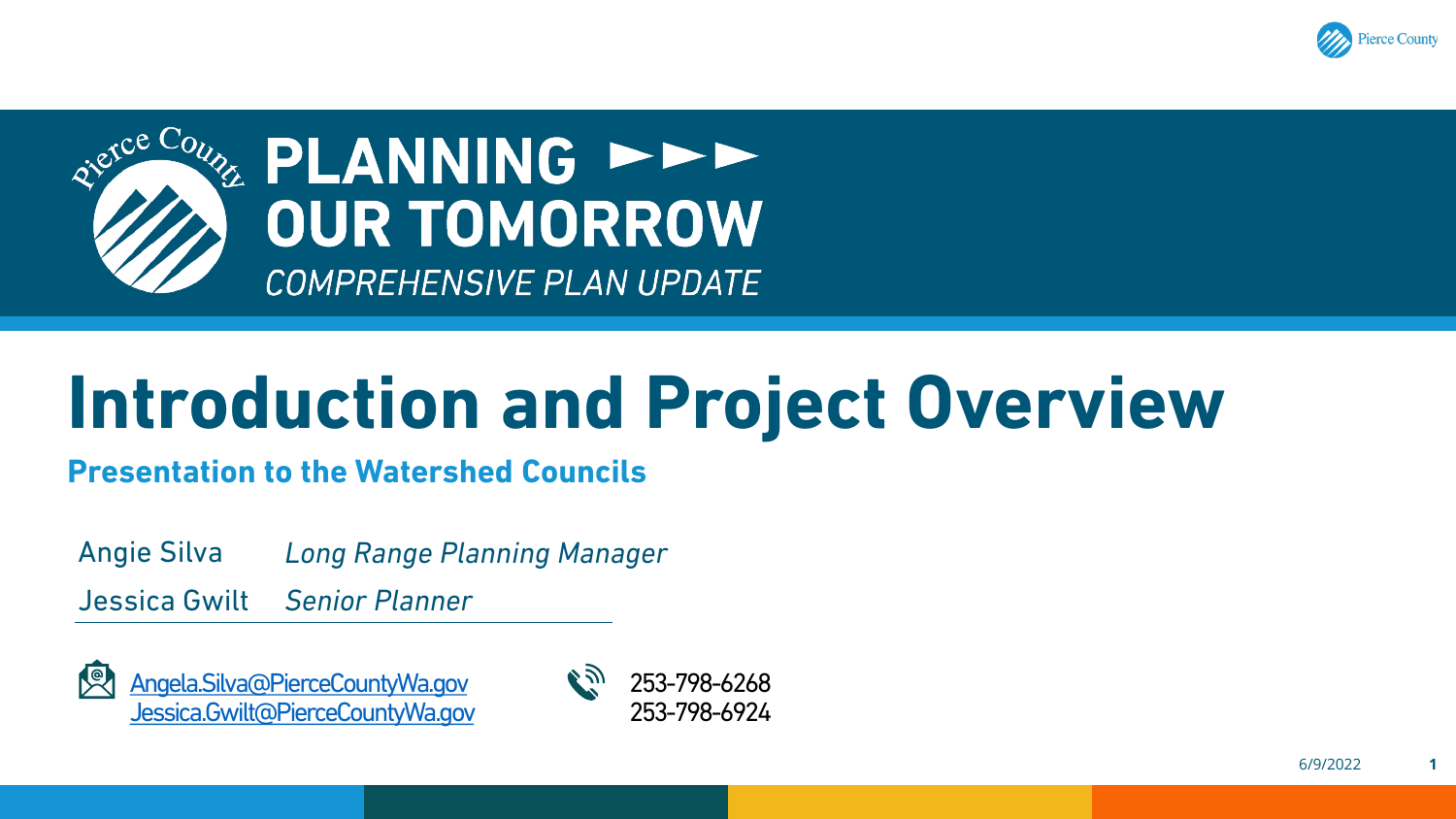

# Presentation Outline

- Planning Framework and Requirements
- Project Roadmap and Schedule
- Expected Topics to Watch
	- Land Use / Growth Targets
	- Critical Areas
	- Climate Change
	- Health and Equity
	- Capital Facilities Plan
- Engagement / Participation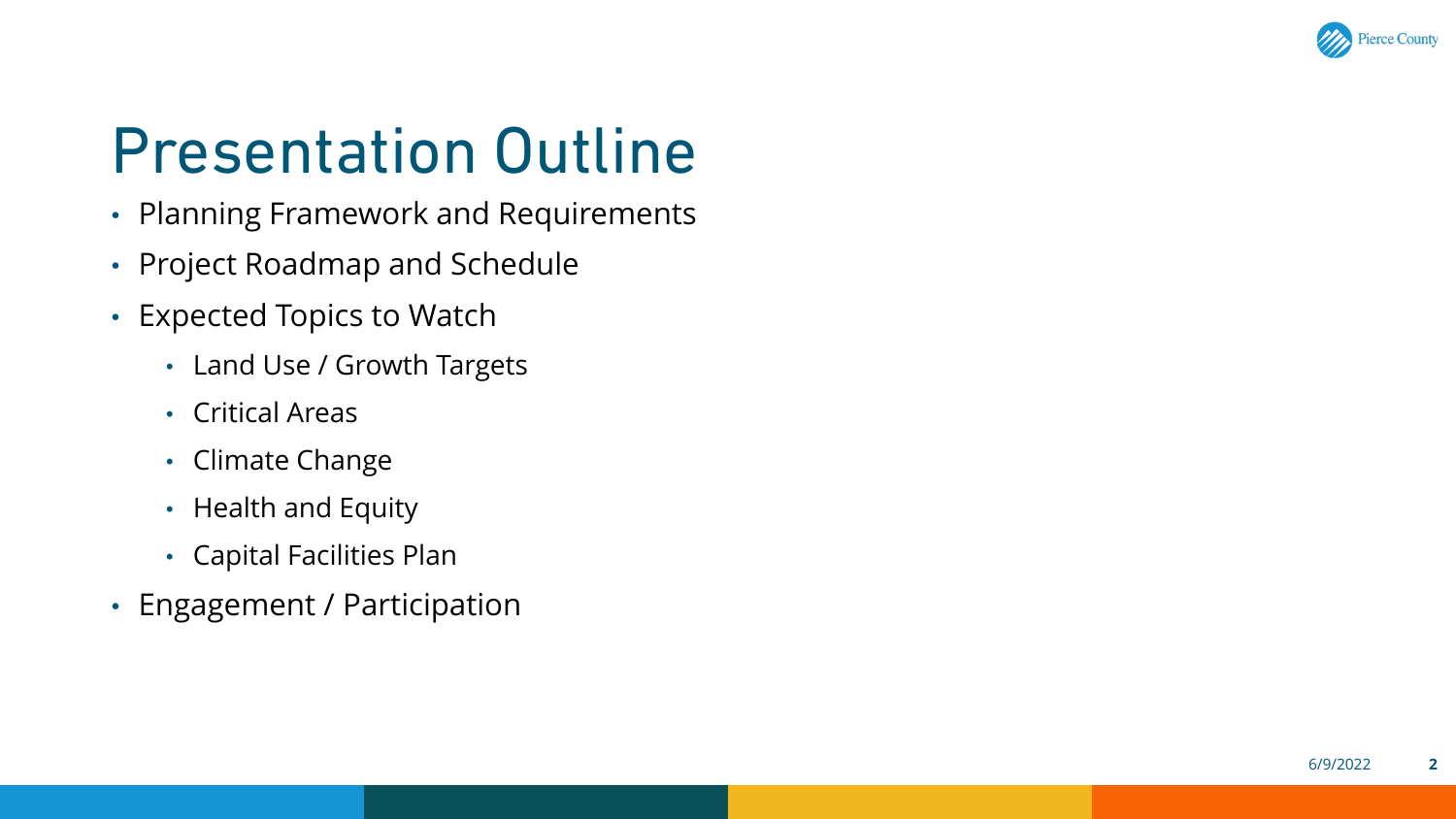

# Levels of Planning



Sets the stage for local and regional policies and establishes the requirement for urban growth areas

Puget Sound Regional Council (PSRC) sets the Regional Growth Strategy for King, Pierce, Snohomish, and Kitsap counties that prioritizes new growth in designated growth centers and areas served by transit

Pierce County Regional Council (PCRC) sets policies for Pierce County and its 23 cities and towns and allocates transportation funding at the local level

Pierce County Comprehensive Plan addresses 20-year growth in the unincorporated areas and is the foundation for sub-plans like the community plans and capital facilities plan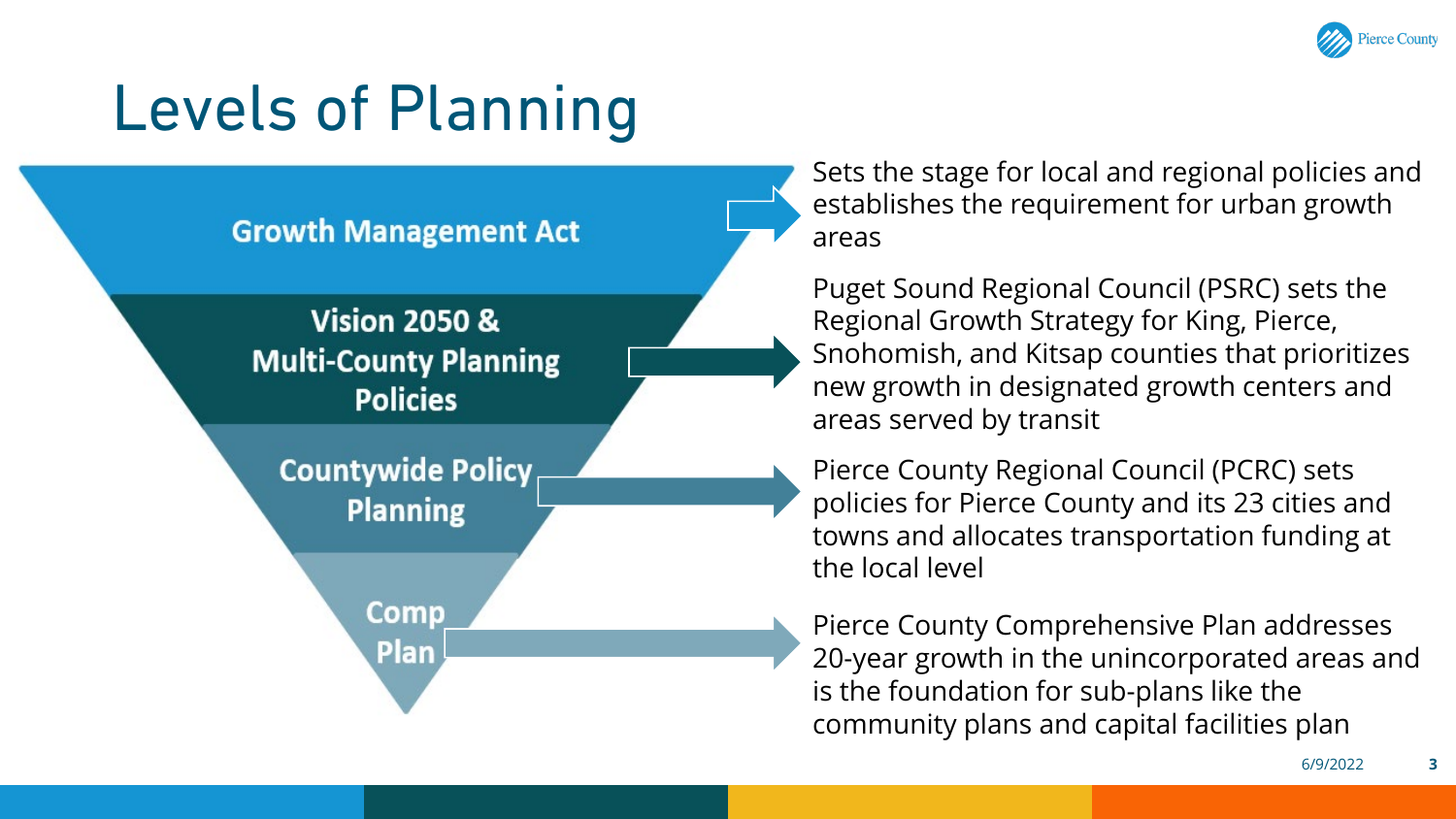

## The Comprehensive Plan addresses:

- Land Use
- Capital Facilities
- Cultural Resources
- Design and Character
- Economic Development
- Environmental Considerations
- Essential Public Facilities
- Housing
- Open Space
- Parks and Recreation
- Transportation
- Utilities
- Community Plans



**4**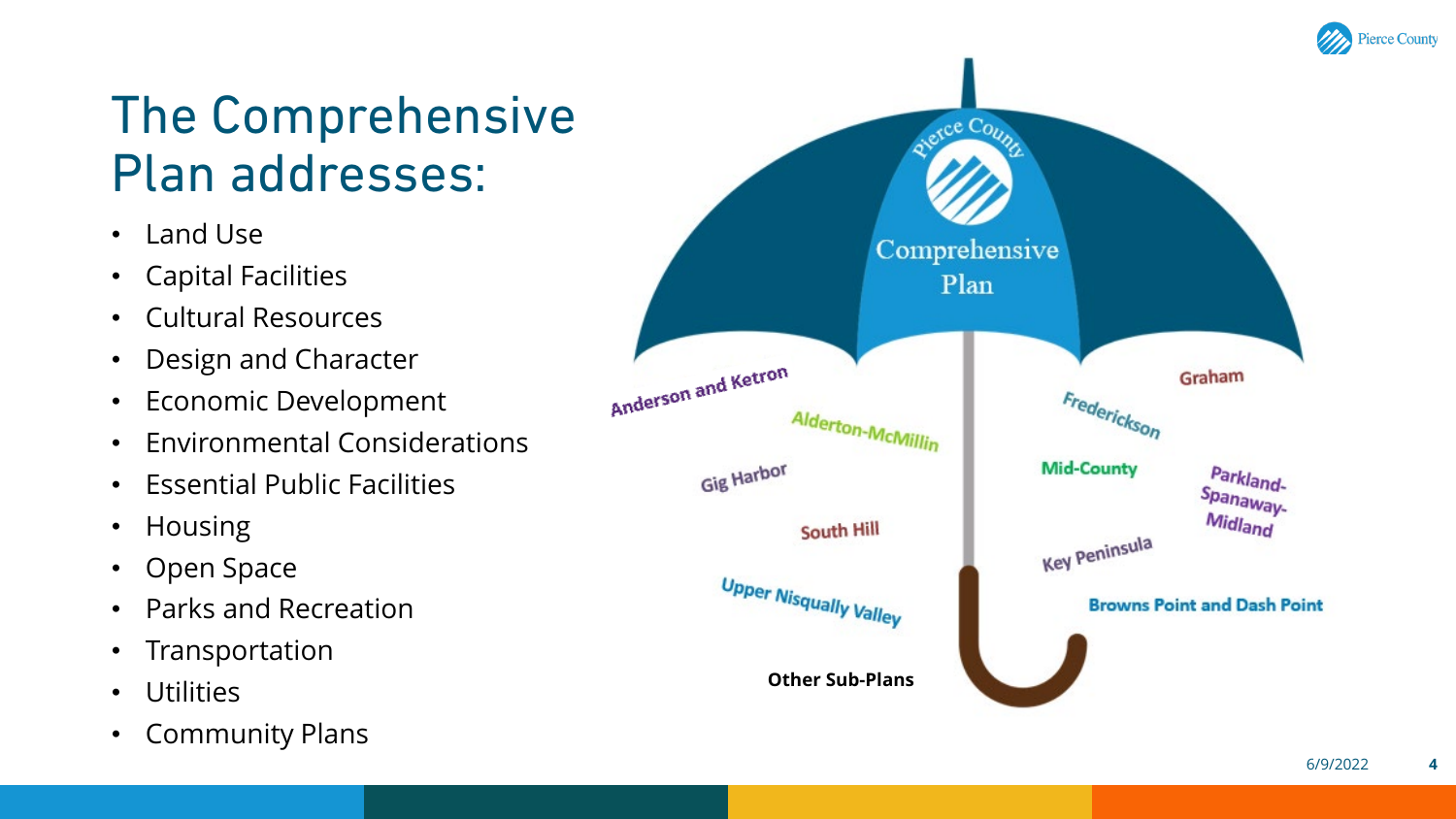

# GMA Requirements RCW 36.70A.130, et.al.

**The purpose of a periodic review is to** *review and update as necessary.* **Here are some components**:

### Comprehensive Plan Periodic Review

- Comprehensive Plans must be regularly reviewed and revised if needed (1)(a)
- All updates shall be reviewed concurrently (2)(b)
- Required by December 31, 2024  $(5)(a)$

### Capital Facilities Plan

- Required element RCW 36.70A.070(3)
- Must include an inventory
- Uses a 20-year forecast and level of service measures to determine needs
- Must include a 6 year funding plan

### Critical Areas Review

- Review shall include critical area ordinances (1)(c)
- Best available science shall be the basis for critical area policies and regulations RCW 36.70A.172

### Growth Targets

- Review shall include an analysis of the population forecast  $(1)(c)$
- Counties shall revise urban growth areas as needed to accommodate 20 years of growth  $(3)(b)$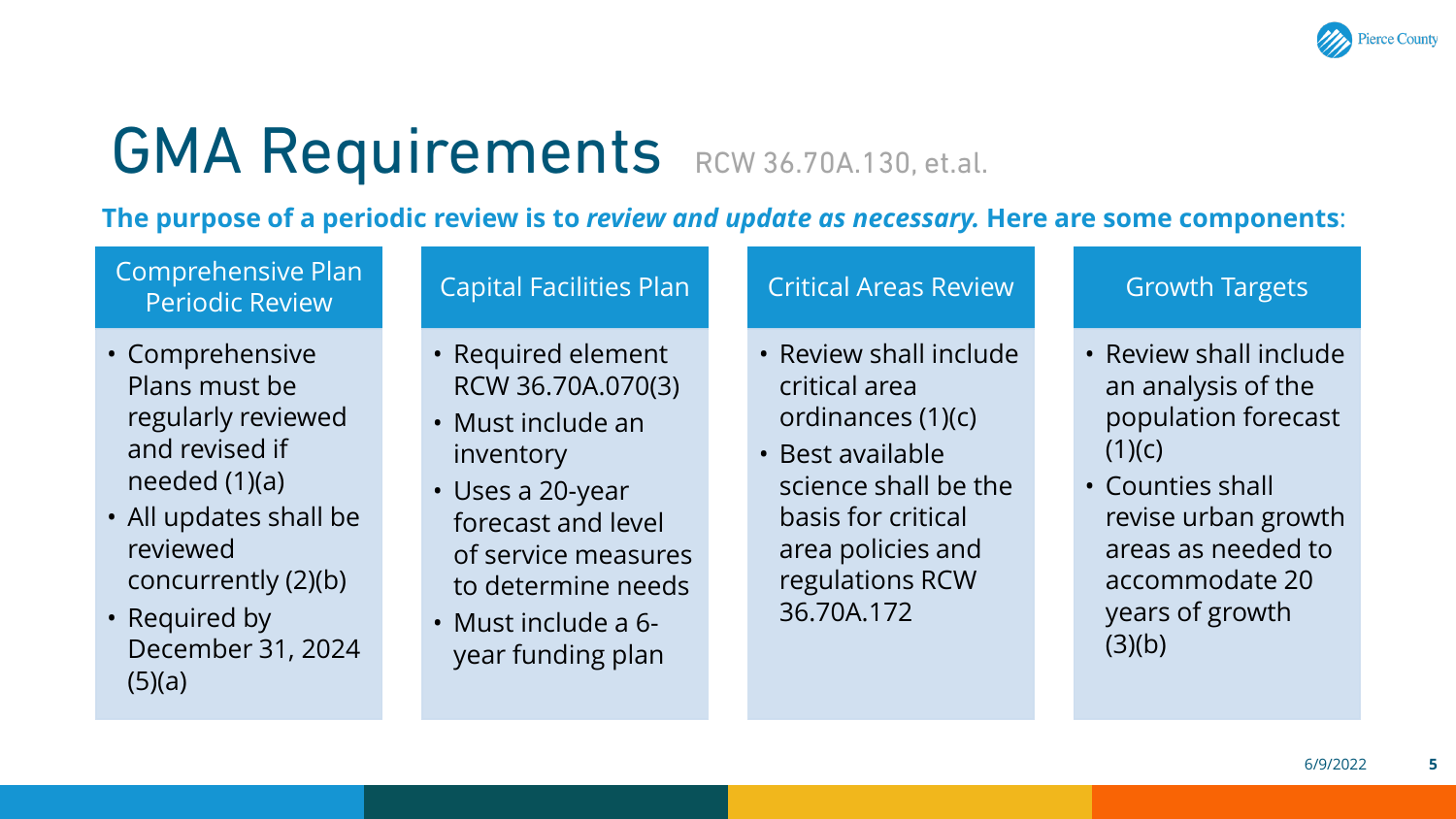## Project Vision

## Pierce County

## The Comprehensive Plan will guide leaders in building strong communities.

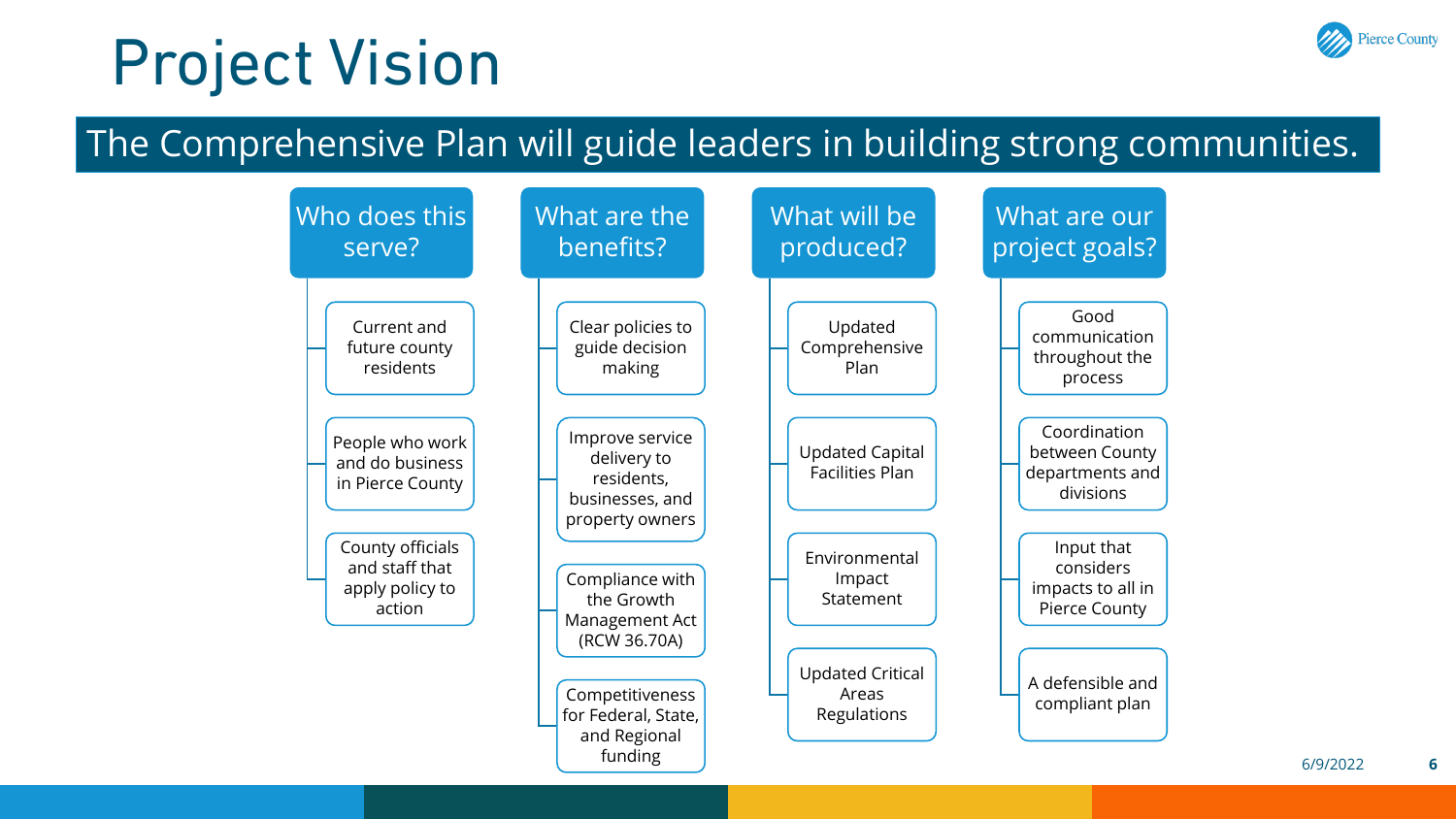

## Process and Roles

### **Must include a public process**

At a minimum, must use the County [Public Participation Program](https://www.piercecountywa.gov/6854/Public-Participation-Program)

CDC

We are here

### **Staff**

- Conduct research and draft changes
- Facilitate public engagement

### **Land Use Advisory Commissions**

•Appointed by Council •Represent a community plan area •Make recommendations to Planning Commission

### **Planning Commission**

•Appointed by Council •Represent different geographic areas •Make recommendations to

### **Community Development Committee**

•Committee of the Council •Reviews planning issues •Make amendments to proposals and recommendations to Council

### **Pierce County Council**

•County's legislative branch •Make amendments to proposals •Enact all plans, policies, and regulations

### **County Executive**

- •May or may not sign adopted legislation
- •Veto power (can be overridden by Council majority 5- 2)

Opportunities for public input throughout process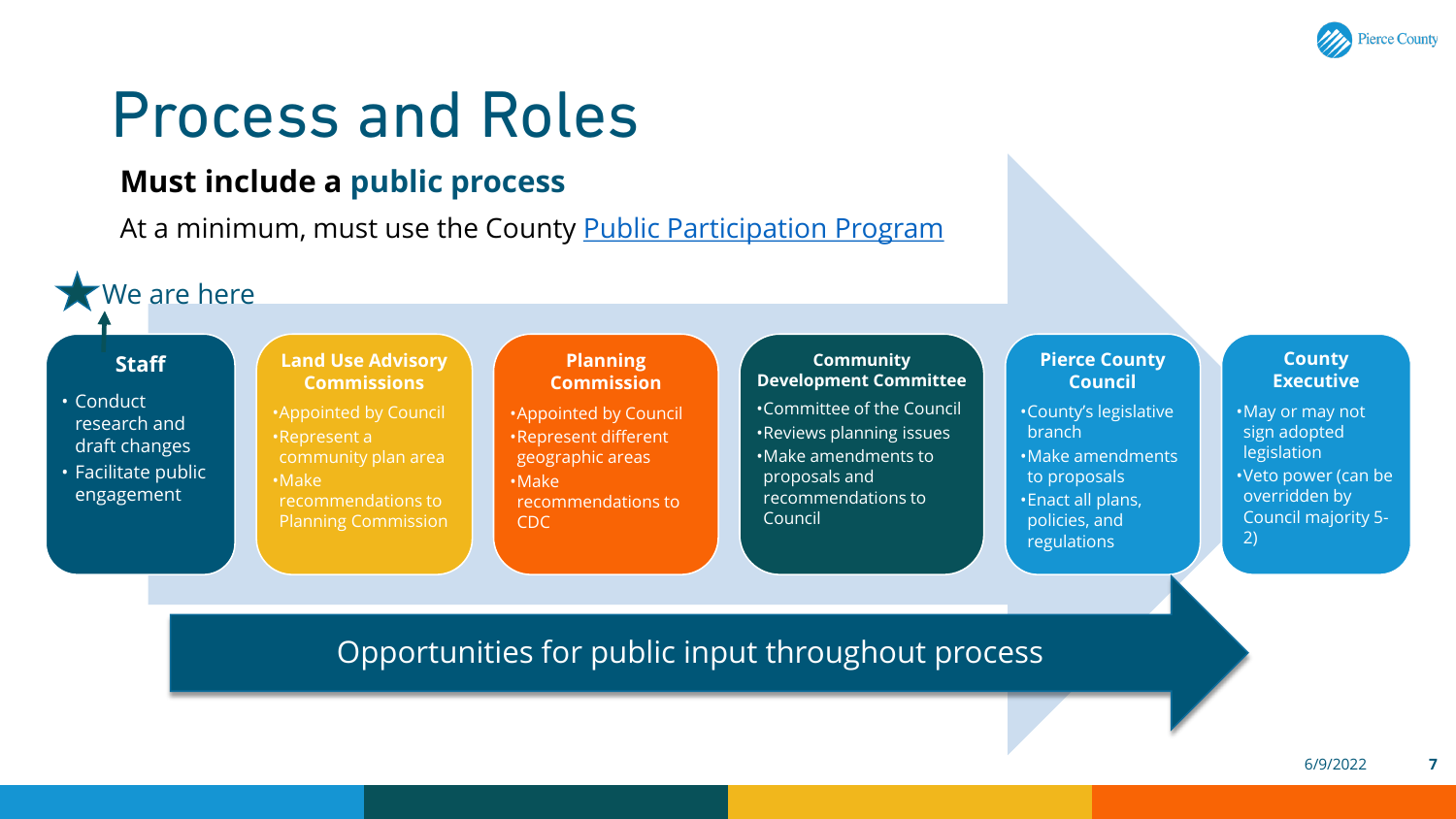

# Project Roadmap (Updated March 2022)

## We are here

|                                         | M | А<br>M  | J       | J<br>А       | s                   | O<br>N     | D |    | M     |    |       |   | s<br>О | N | D            |   | M | М  |                       | s | $\circ$ | N<br>D |
|-----------------------------------------|---|---------|---------|--------------|---------------------|------------|---|----|-------|----|-------|---|--------|---|--------------|---|---|----|-----------------------|---|---------|--------|
|                                         |   |         |         | 2022         |                     |            |   |    |       |    | 2023  |   |        |   |              |   |   |    | 2024                  |   |         |        |
| <b>Public Engagement</b>                |   |         |         |              | $S^*$               | CAO/       |   |    |       |    |       |   | Drafts |   |              |   |   |    | <b>Final Adoption</b> |   |         |        |
| Periods (S*- Scoping)                   |   |         |         |              |                     | <b>BAS</b> |   |    |       |    |       |   |        |   |              |   |   |    |                       |   |         |        |
| <b>Comprehensive Plan Updates</b>       |   |         |         |              |                     |            |   |    |       |    |       |   |        |   |              |   |   |    |                       |   |         |        |
| <b>Project Initiation</b>               |   |         |         |              |                     |            |   |    |       |    |       |   |        |   |              |   |   |    |                       |   |         |        |
| <b>Draft Amendments</b>                 |   |         |         |              |                     |            |   |    |       |    |       |   |        |   |              |   |   |    |                       |   |         |        |
| <b>Refine Amendments</b>                |   |         |         |              |                     |            |   |    |       |    |       |   |        |   |              |   |   |    |                       |   |         |        |
| <b>Environmental Impact Statement</b>   |   |         |         |              |                     |            |   |    |       |    |       |   |        |   |              |   |   |    |                       |   |         |        |
| Scoping &                               |   |         |         |              |                     |            |   |    |       |    |       |   |        |   |              |   |   |    |                       |   |         |        |
| Alternatives                            |   |         |         |              |                     |            |   |    |       |    |       |   |        |   |              |   |   |    |                       |   |         |        |
| Draft EIS                               |   |         |         |              |                     |            |   |    |       |    |       |   |        |   |              |   |   |    |                       |   |         |        |
| <b>Final EIS</b>                        |   |         |         |              |                     |            |   |    |       |    |       |   |        |   |              |   |   |    |                       |   |         |        |
| <b>Capital Facilities Plan</b>          |   |         |         |              |                     |            |   |    |       |    |       |   |        |   |              |   |   |    |                       |   |         |        |
| Project Initiation                      |   |         |         |              |                     |            |   |    |       |    |       |   |        |   |              |   |   |    |                       |   |         |        |
| Plan Preparation                        |   |         |         |              |                     |            |   |    |       |    |       |   |        |   |              |   |   |    |                       |   |         |        |
| <b>Plan Refinements</b>                 |   |         |         |              |                     |            |   |    |       |    |       |   |        |   |              |   |   |    |                       |   |         |        |
| <b>Critical Areas Review</b>            |   |         |         |              |                     |            |   |    |       |    |       |   |        |   |              |   |   |    |                       |   |         |        |
| <b>BAS Review</b>                       |   |         |         |              |                     |            |   |    |       |    |       |   |        |   |              |   |   |    |                       |   |         |        |
| <b>Draft Regulations</b>                |   |         |         |              |                     |            |   |    |       |    |       |   |        |   |              |   |   |    |                       |   |         |        |
| <b>Refine Regulations</b>               |   |         |         |              |                     |            |   |    |       |    |       |   |        |   |              |   |   |    |                       |   |         |        |
| Coordination (see key to symbols below) |   |         |         |              |                     |            |   |    |       |    |       |   |        |   |              |   |   |    |                       |   |         |        |
| Council                                 |   |         | $\star$ | $\pmb{\ast}$ | $\boldsymbol{\ast}$ |            |   | (  |       | ** |       | ( |        |   |              | ( |   |    |                       |   |         |        |
| Planning Commission                     |   | $\star$ | $\star$ |              |                     |            |   | ** | $(*)$ |    | $(*)$ |   |        |   | $\pmb{\ast}$ |   |   | ** | **                    |   |         |        |
| 2023 Comprehensive Plan Amendment Cycle |   |         |         |              |                     |            |   |    |       |    |       |   |        |   |              |   |   |    |                       |   |         |        |
| Notice & Application                    |   |         |         |              |                     |            |   |    |       |    |       |   |        |   |              |   |   |    |                       |   |         |        |
| Initiation & Review                     |   |         |         |              |                     |            |   |    |       |    |       |   |        |   |              |   |   |    |                       |   |         |        |
| Planning Commission                     |   |         |         |              |                     |            |   |    |       |    |       |   |        |   |              |   |   |    |                       |   |         |        |
| Review & Adoption                       |   |         |         |              |                     |            |   |    |       |    |       |   |        |   |              |   |   |    |                       |   |         |        |

## **Major Milestones**

- Scoping
- Draft Documents
- Critical Areas Best Available Science Review
- Planning Commission Review (part of final adoption)
- Council Review (part of final adoption)

## **Regular Updates**

- **Council Committee:** quarterly and at major milestones
- **Planning Commission:** following Council Committee updates

+ indicates full IDT briefing (all other IDT meetings will take place in smaller teams based on subject matter) \*\* indicates hearings

(\*) indicates an update or emerging issues briefing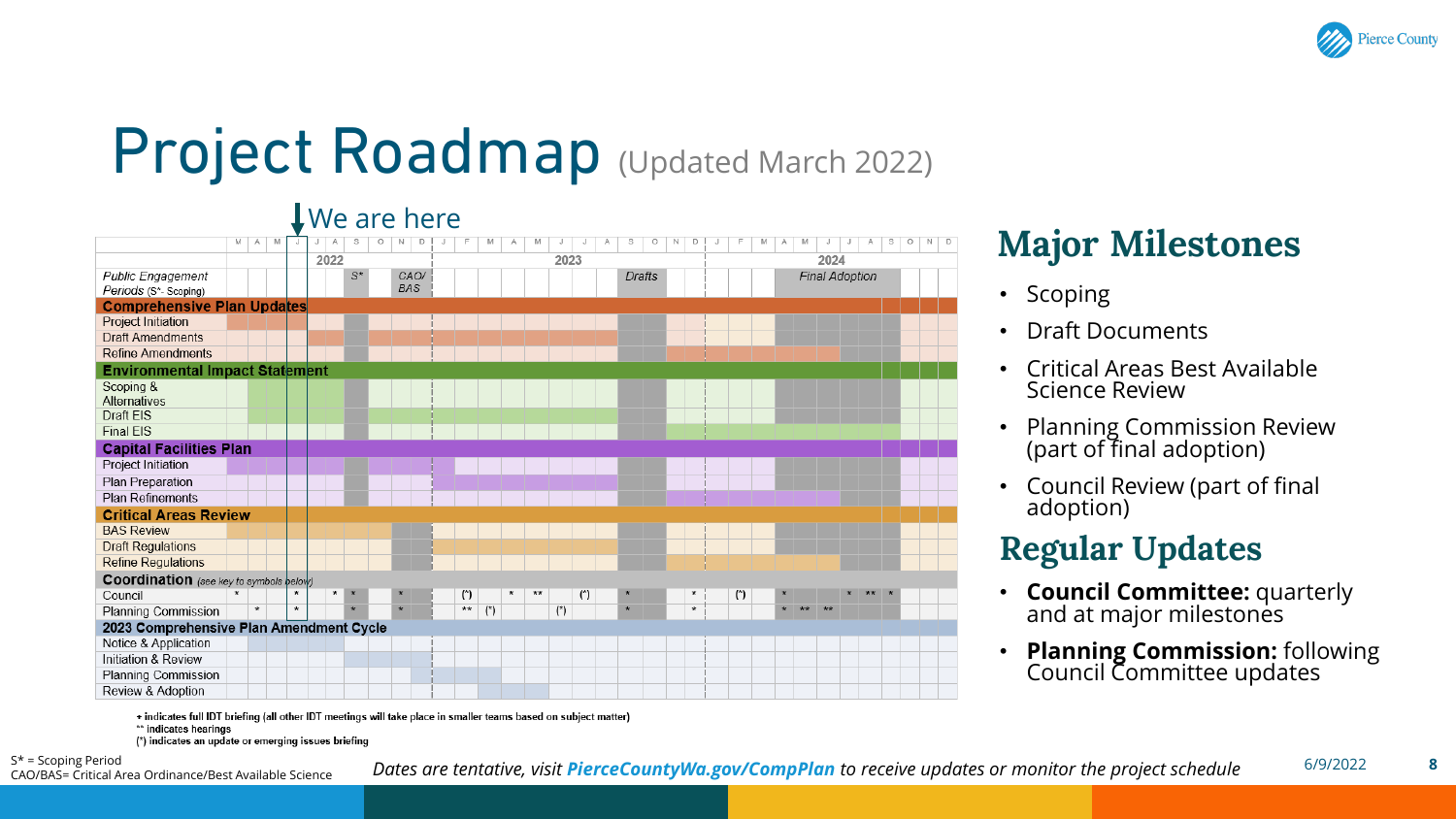

# Expected Topics to Watch

## **Comprehensive Plan Update Environmental Review**



- Part of public process
- New Environmental Impact Statement (EIS)
- Analyzes impacts to the natural and built environments
- Review of alternatives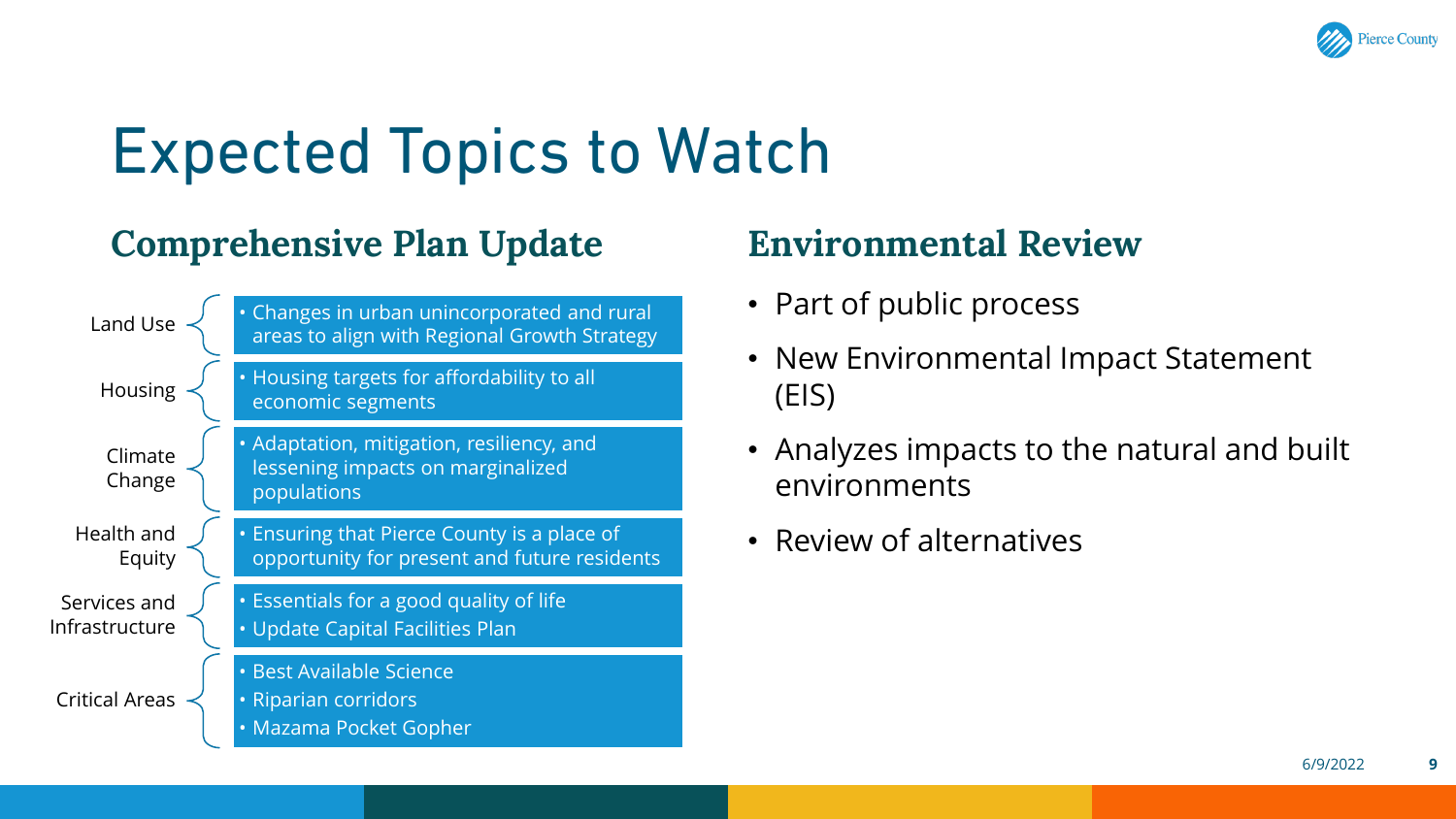

# Draft 2020-2044 Growth Targets

## Regional Growth Strategy

|                              | <b>Metropolitan</b><br><b>Cities</b>                                                                                                                                                                                                                                                                                                                                                                      | <b>Core Cities</b>                                                | <b>High-Capacity</b><br><b>Transit (HCT)</b><br><b>Communities</b>                                                                 | <b>Cities and Towns</b>                                                                                                                                                                                                                          | <b>Urban</b><br><b>Unincorporated</b>                                                               | <b>Rural</b>                                  |
|------------------------------|-----------------------------------------------------------------------------------------------------------------------------------------------------------------------------------------------------------------------------------------------------------------------------------------------------------------------------------------------------------------------------------------------------------|-------------------------------------------------------------------|------------------------------------------------------------------------------------------------------------------------------------|--------------------------------------------------------------------------------------------------------------------------------------------------------------------------------------------------------------------------------------------------|-----------------------------------------------------------------------------------------------------|-----------------------------------------------|
| Snohomish County             | <b>38%</b> population                                                                                                                                                                                                                                                                                                                                                                                     | 23% population*                                                   | 21% population*                                                                                                                    | 7% population                                                                                                                                                                                                                                    | 8% population*                                                                                      | <b>3%</b> population                          |
|                              | <b>105,977</b> persons                                                                                                                                                                                                                                                                                                                                                                                    | <b>55,830 persons</b>                                             | <b>55,605 persons</b>                                                                                                              | <b>18,535 persons</b>                                                                                                                                                                                                                            | 21,181 persons                                                                                      | 7,944 persons                                 |
|                              | 42,390 housing units                                                                                                                                                                                                                                                                                                                                                                                      | 23,021 housing units                                              | 20,036 housing units                                                                                                               | 8,899 housing units                                                                                                                                                                                                                              | 10,870 housing units                                                                                | 2,605 housing units                           |
|                              | 48% employment*                                                                                                                                                                                                                                                                                                                                                                                           | 23% employment*                                                   | 15% employment*                                                                                                                    | 6% employment                                                                                                                                                                                                                                    | 6% employment                                                                                       | 2% employment                                 |
|                              | <b>70,800</b> jobs                                                                                                                                                                                                                                                                                                                                                                                        | 27,521 jobs                                                       | 22,125 jobs                                                                                                                        | <b>9,133</b> jobs                                                                                                                                                                                                                                | 8,850 jobs                                                                                          | <b>2,950</b> jobs                             |
| Pierce County<br>Rural<br>53 | $\bullet$ Tacoma<br><b>Regional Geographies</b><br><b>Metropolitan Cities</b><br><b>Core Cities</b><br><b>HCT Communities</b><br><b>Cities &amp; Towns</b><br><b>Urban Unincorporated Areas</b><br><b>Agricultural Land</b><br>Natural Resource Land<br><b>Indian Reservation Land</b><br>Military Installations<br>Urban Growth Area<br><b>Regional Growth Center</b><br>Manufacturing Industrial Center | • Auburn (part)<br>• Lakewood<br>• Puyallup<br>• University Place | • DuPont<br>$\bullet$ Fife<br>• Fircrest<br>• Mid-County<br>(urban)<br>• Parkland-<br>Spanaway-Midland<br>• South Hill<br>• Sumner | • Bonney Lake<br>• Buckley<br>$\bullet$ Carbonado<br>• Eatonville<br>• Edgewood<br>• Gig Harbor<br>$\bullet$ Milton (part)<br>• Orting<br>• Pacific (part)<br>$\bullet$ Roy<br>$\bullet$ Ruston<br>• South Prairie<br>• Steilacoom<br>• Wilkeson | • Remainder of<br>unincorporated<br>urban areas (not in<br>High-Capacity<br>Transit<br>Communities) | • Rural areas<br>Unincorporated Pierce County |

\*actual population, housing, and employment growth targets vary from the Regional Growth Strategy percent growth shown

6/9/2022 **10**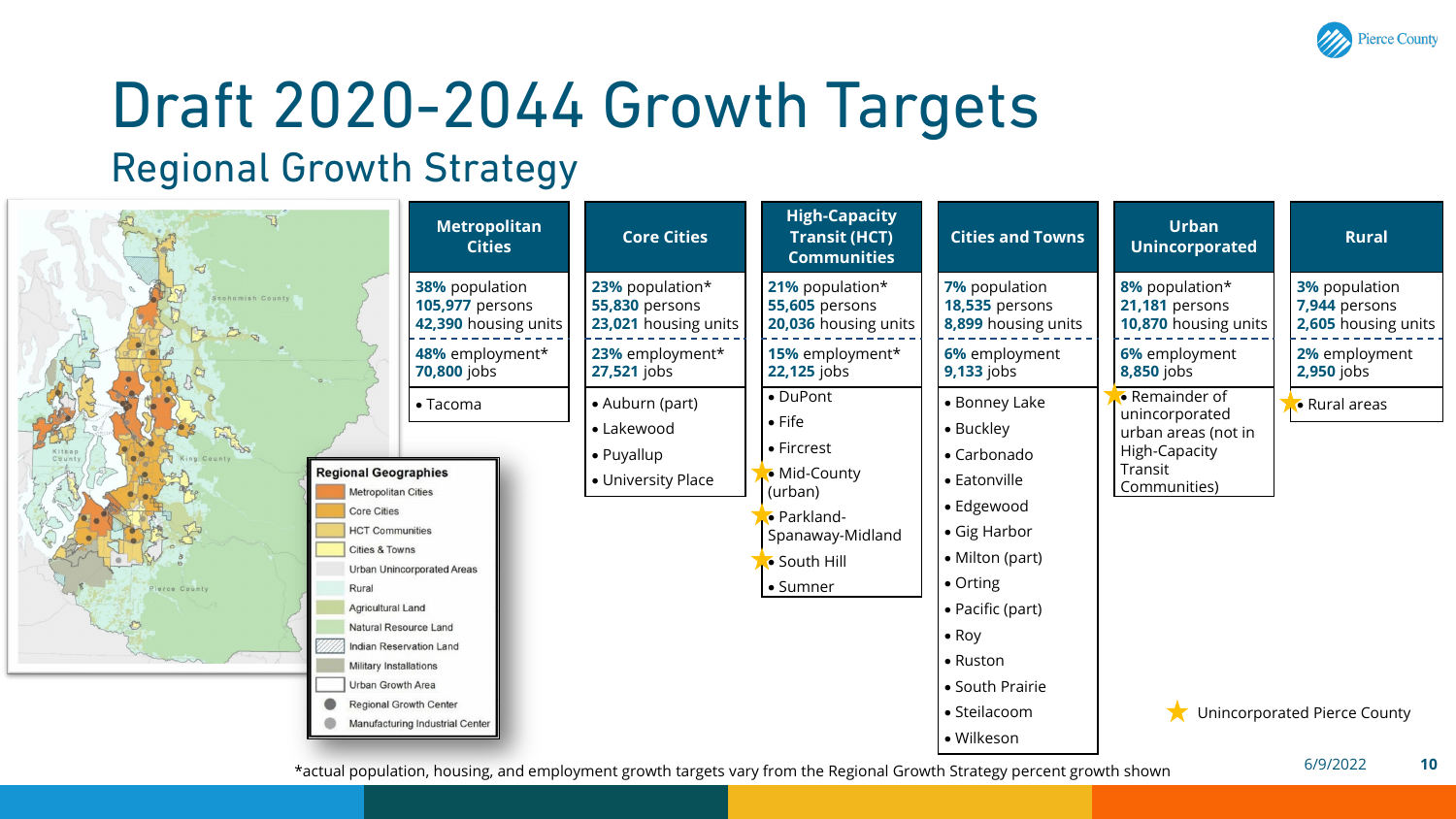

## Countywide Planning Policies Environment Section

## **Updates Address:**

- Impacts to the health of the Puget Sound
- Supporting implementation of the Puget Sound Partnership's action agenda and recovery plan for the Puget Sound ecosystem
- Expanded examples of actions: address fish passage barriers, retrofit stormwater systems, utilize low impact development standards / techniques, reconnect floodplains, and create off-channel habitat
- Need to coordinate on watershed planning, including working with watershed councils
- Access to open space for all segments of the population with emphasis on historically underserved populations
- Protection of urban tree canopy coverage within the regulated open spaces
- Climate change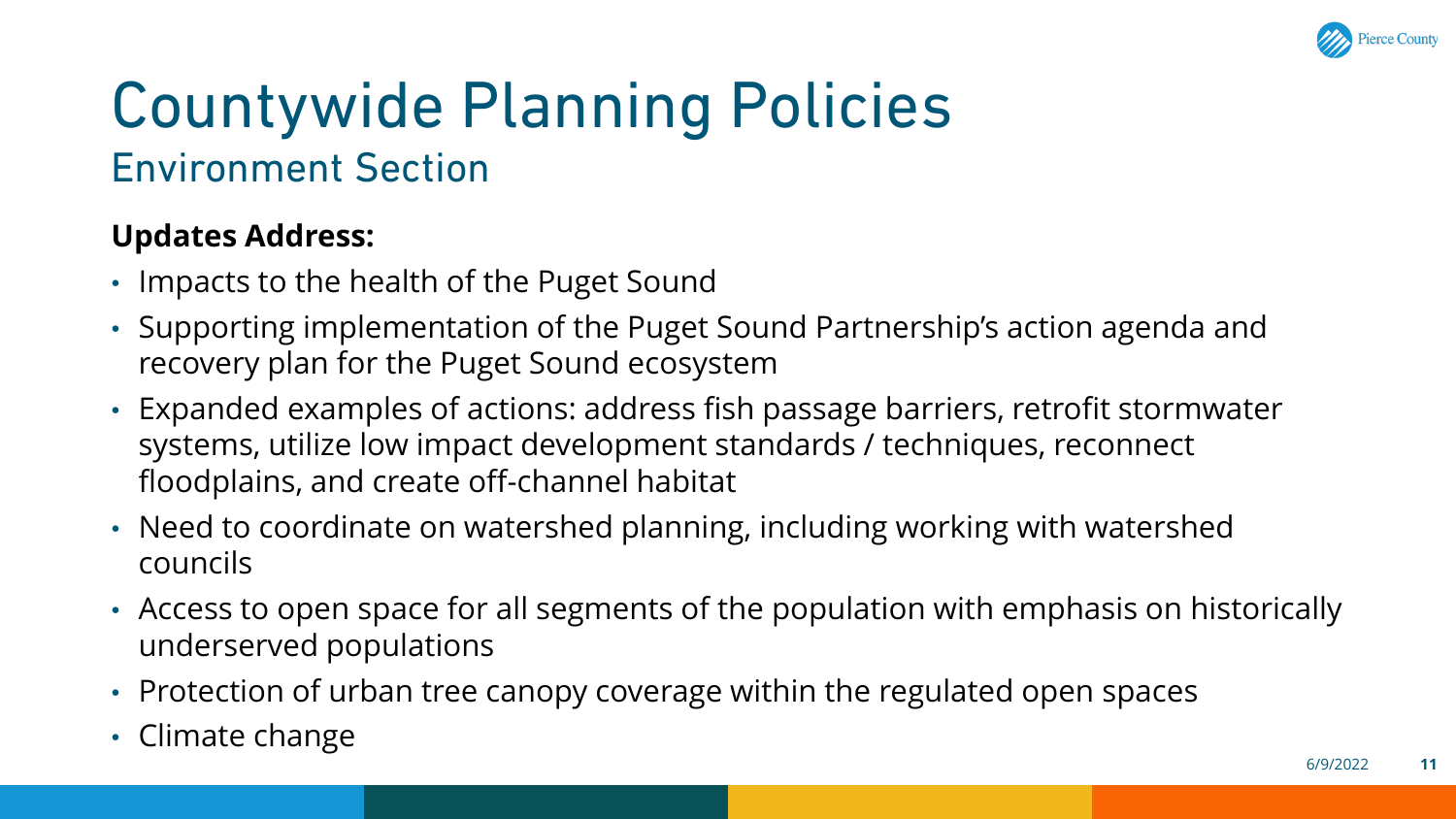

### Critical Areas **Wetlands Areas Areas with a critical recharging effect on aquifers used for potable water Frequently flooded areas Geologically hazardous areas, and Fish and wildlife habitat conservation areas.**

## Best Available Science (BAS) Review:

Identify the policies and regulations adopted to protect the functions and values of each type of critical area.

> Identify the sources of BAS information used to review or develop the policies and regulations.

> > Explain any nonscientific information used to craft policies and regulations that is not consistent with BAS recommendations.

> > > Explain how "special consideration" is taken to conserve and protect anadromous fisheries.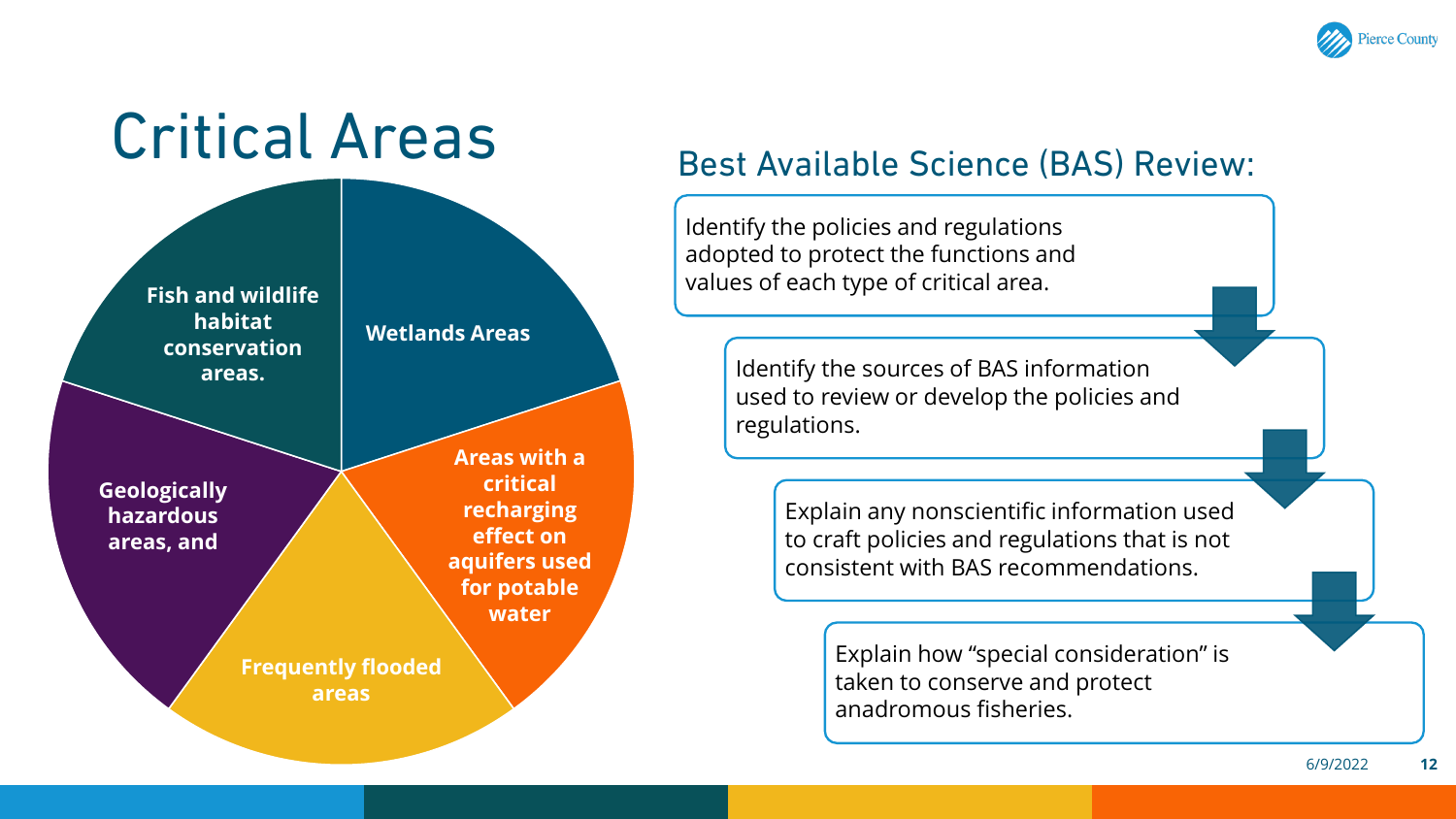

# Climate Change

## **County Council Resolution No. R2022-77**

- Address climate change, climate mitigation, and environmental resiliency
- Incorporate policies to achieve the *Sustainability 2030* goal of 45 percent reduction in greenhouse gas emissions by 2030
- Evaluate the vulnerability and risks associated with climate change
	- Climate-related trends
	- Current and anticipated impacts
	- Vulnerable populations and assets (social, economic, infrastructure, and environmental)
	- Risks for such assets and where measures would be most effective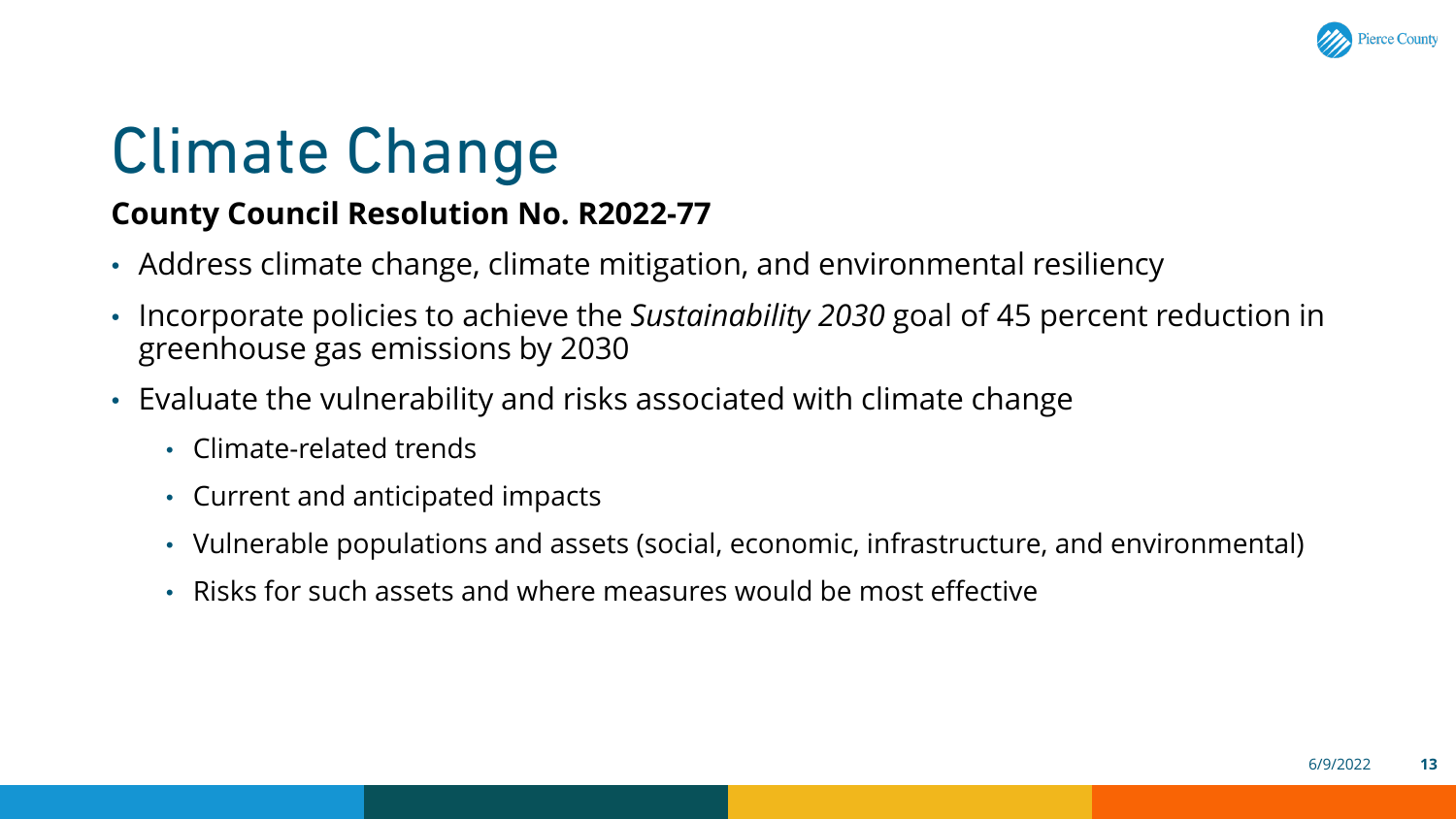

# Health and Equity

### Health in All Policies

- Consider health impacts on residents
- Reduce health disparities
- Improve health outcomes
- Use substantiated health data in the decision-making process

### Equity in All Policies

- Ensure all people can access the resources and opportunities to improve quality of life
- Prioritize access to opportunity for people of color, people with low incomes, and historically underserved communities
- Address past inequities

• Address / prevent displacement of residents • Promote homeownership opportunities



Economic Development

**Environment** 

**Housing** 

- Affordable and equitable access of public services • Equity as a core objective for transportation
- Remove barriers for economically disconnected communities
- Address / prevent displacement of existing businesses
- Ensure all residents have clean air, clean water, and other elements of a healthy environment
- Reduce impacts to vulnerable populations that have been disproportionately affected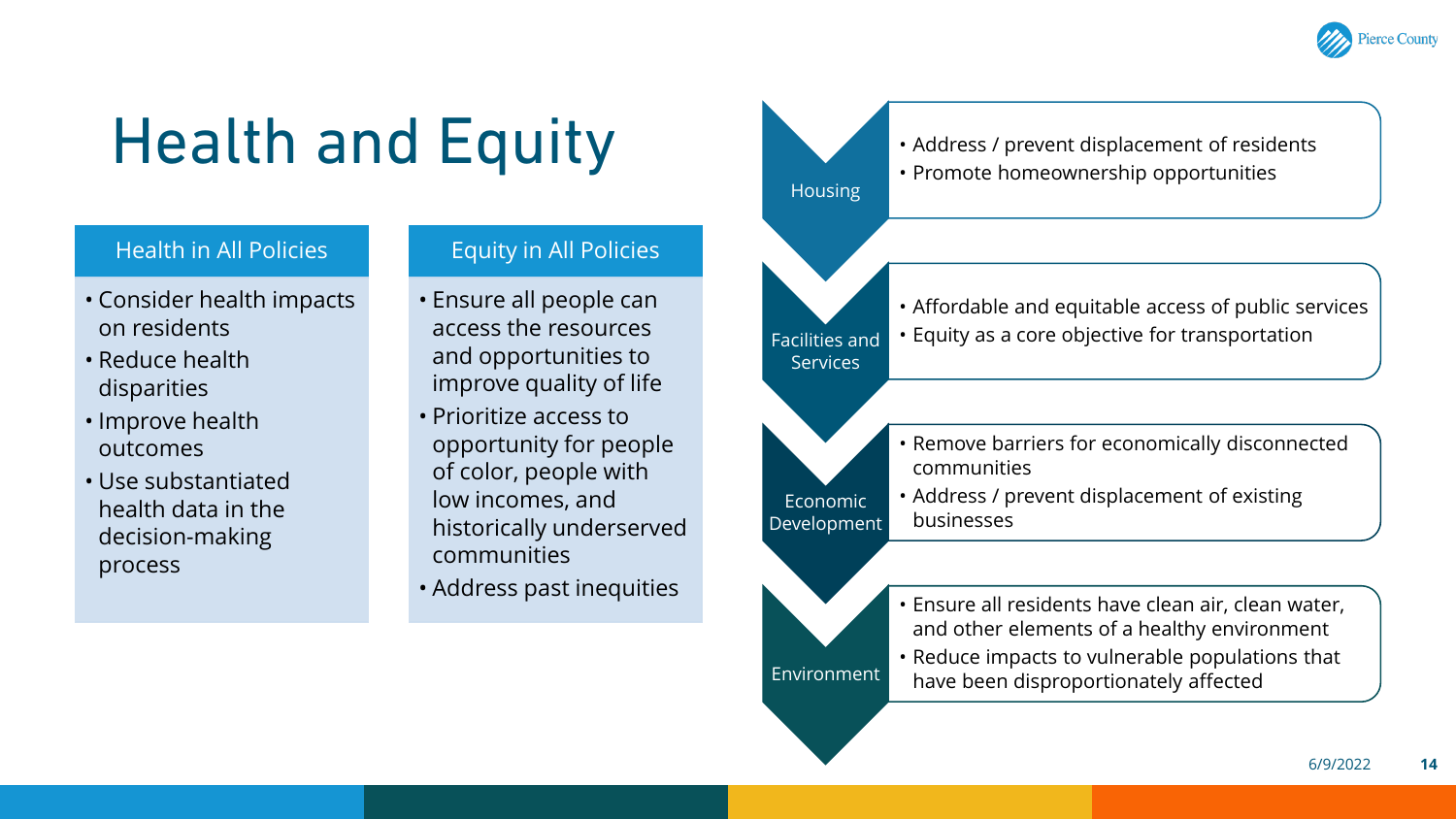

# Capital Facilities Plan

## **Capital facilities element must include:**

## **GMA defines Capital Facilities as:**



*Facilities marked with an \* are subject to robust planning programs in Pierce County. Other facilities require coordination with other public entities, such as water purveyors or fire and rescue services.*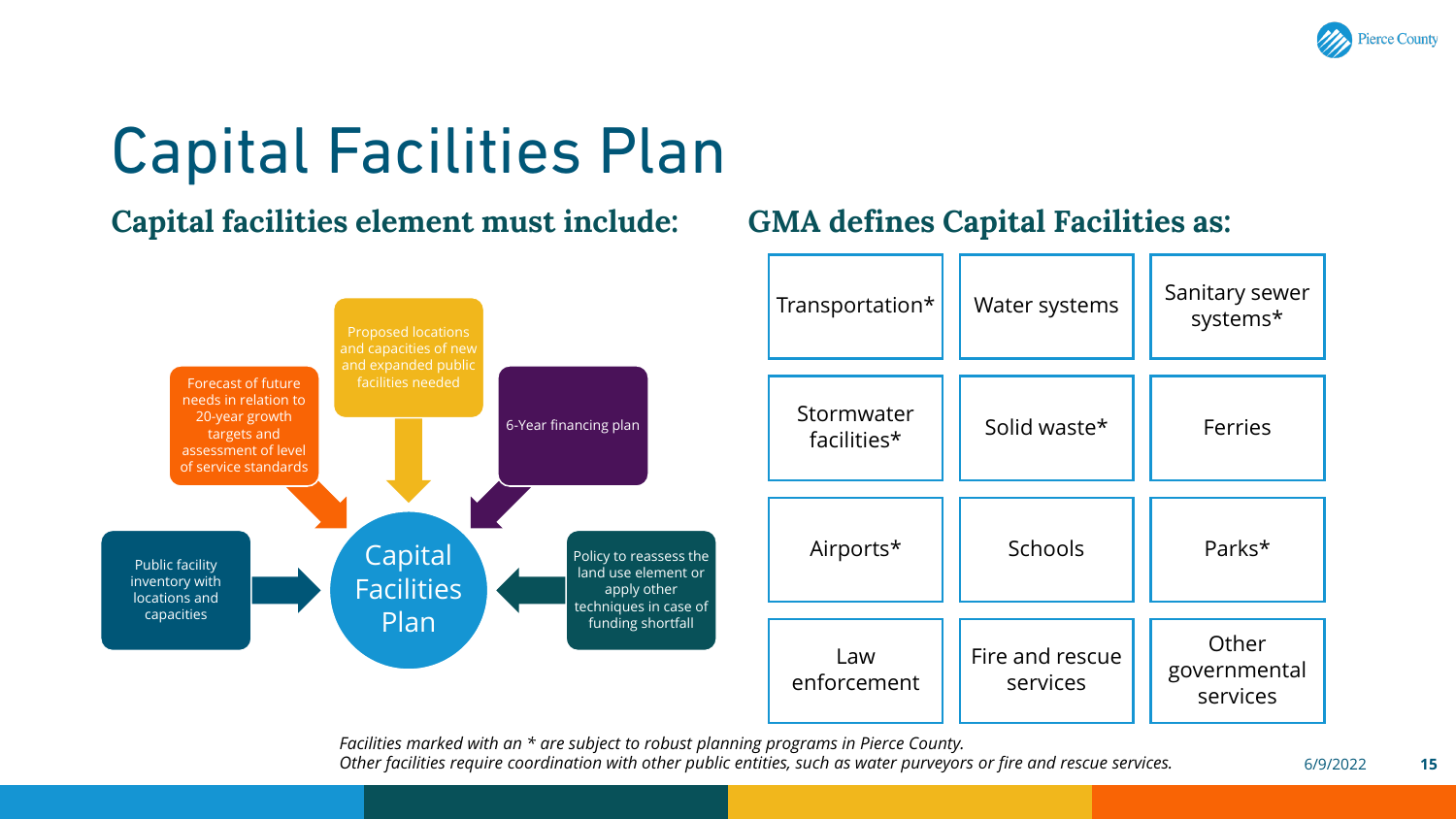

# Public Participation Program

**Goal: to encourage input and collaboration that fosters diverse viewpoints for the County to consider.**

- Specific plans will be developed at each phase
- **[PierceCountyWa.gov/CompPlan](http://www.piercecountywa.gov/CompPlan)** serves as an information hub
- Print and electronic communications
- Web-based engagement tools
- In-person engagement as warranted





### **Public Participation Program**

Community engagement overview for the **Comprehensive Plan Update** 

Last updated January 25, 2022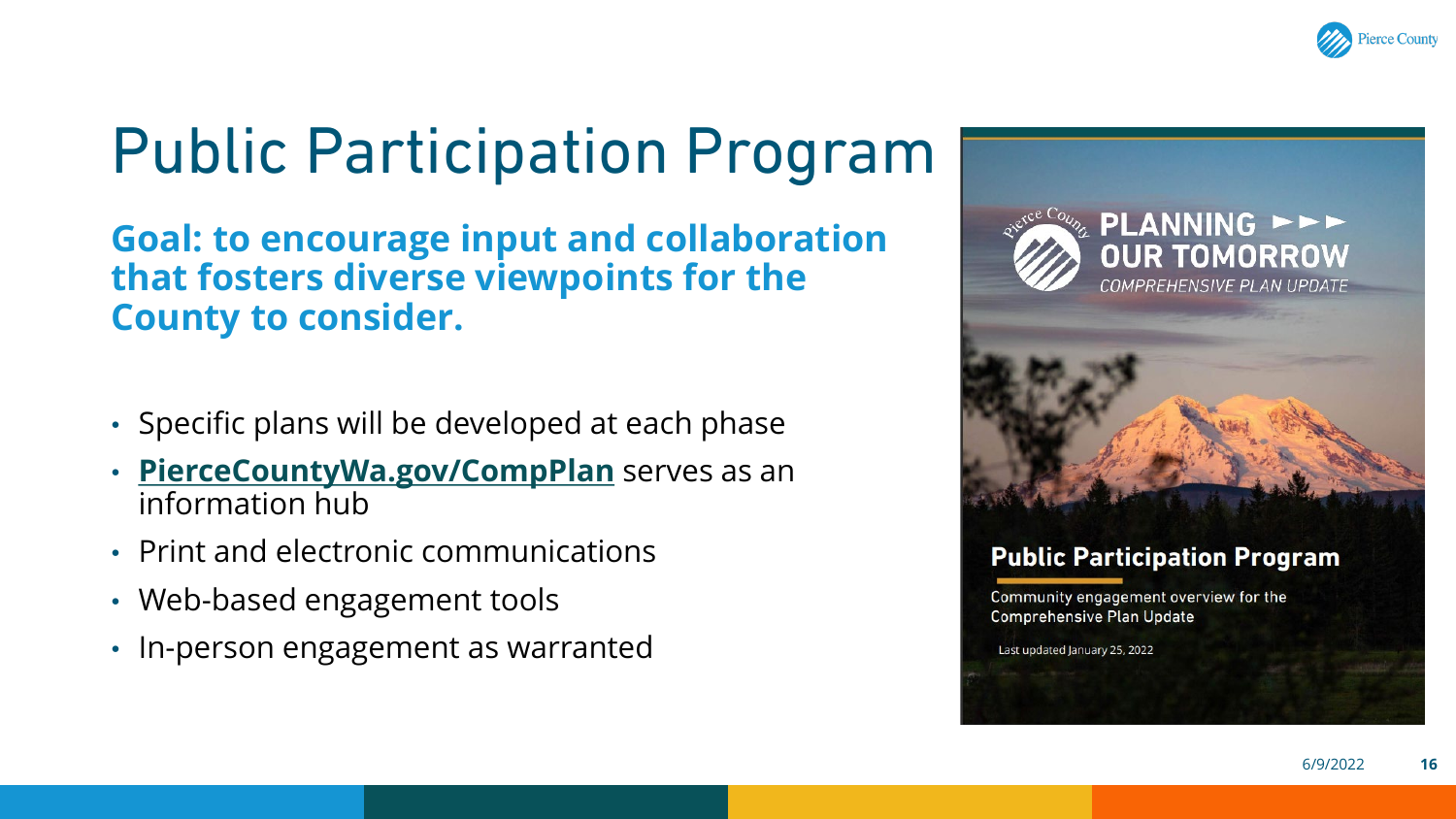

## Milestone Engagement Periods



**Milestone Engagement Periods will be 30-60 days long.**

6/9/2022 **17** *Dates in italics are tentative, visit PierceCountyWa.gov/CompPlan to receive updates or monitor the project schedule.*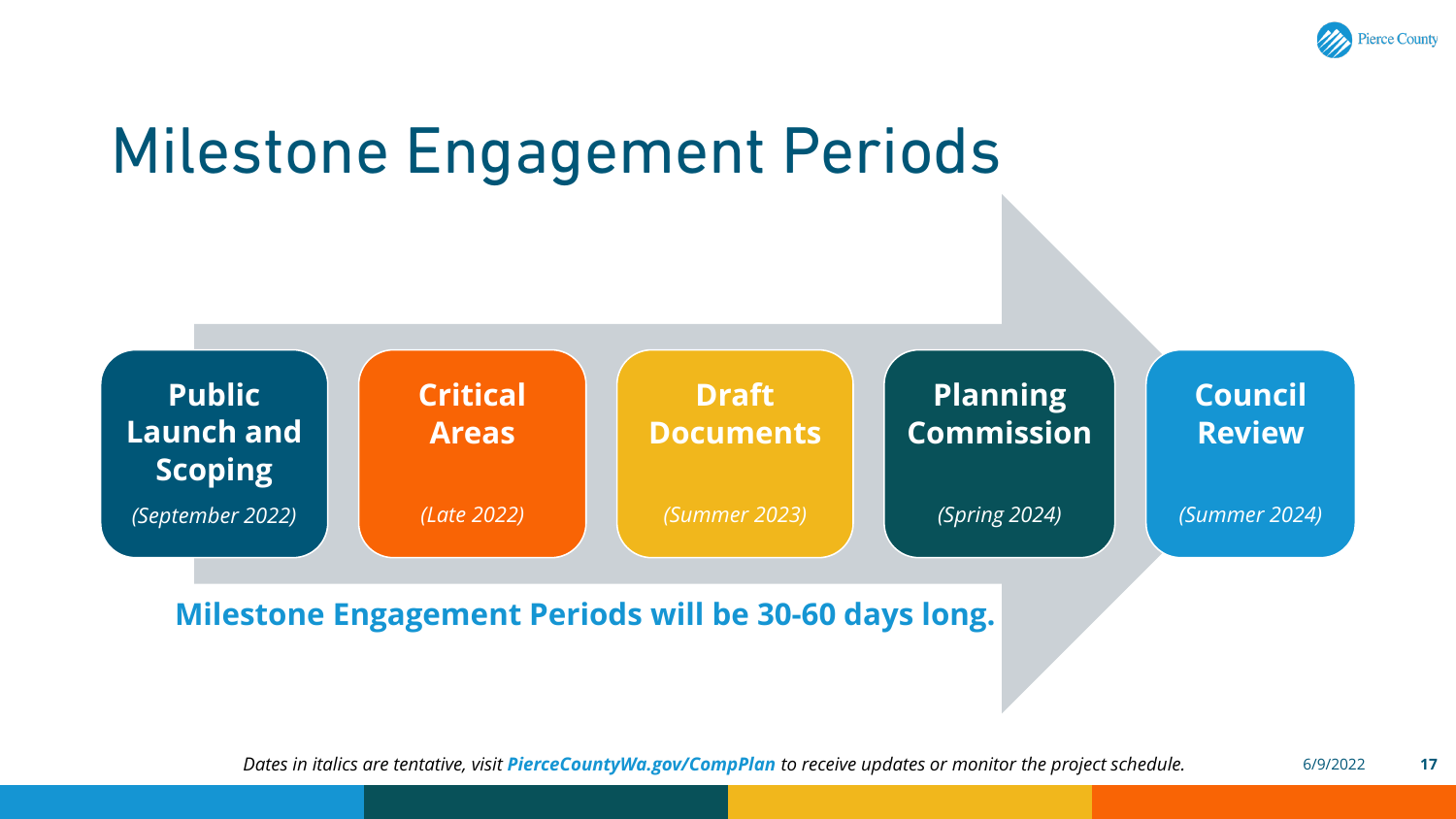

### [PierceCountyWa.gov/PlanningOurCommunity](https://www.piercecountywa.gov/PlanningOurCommunity)

**Email Address** 

**Submit** 

For updates about planning projects in Pierce County.

# How to Engage

**Planning Our Community** 

- Subscribe to Planning Our Community email updates
- Check the website [PierceCountyWA.gov/CompPlan](http://www.piercecountywa.gov/CompPlan)
- Follow us on social media
- Watch and participate in meetings
- Attend open-houses and town halls
- Send written comment
- Bring your neighbors!





## Facebook.com/PierceCountyPPW

Join the "Planning Our Community" interested parties list